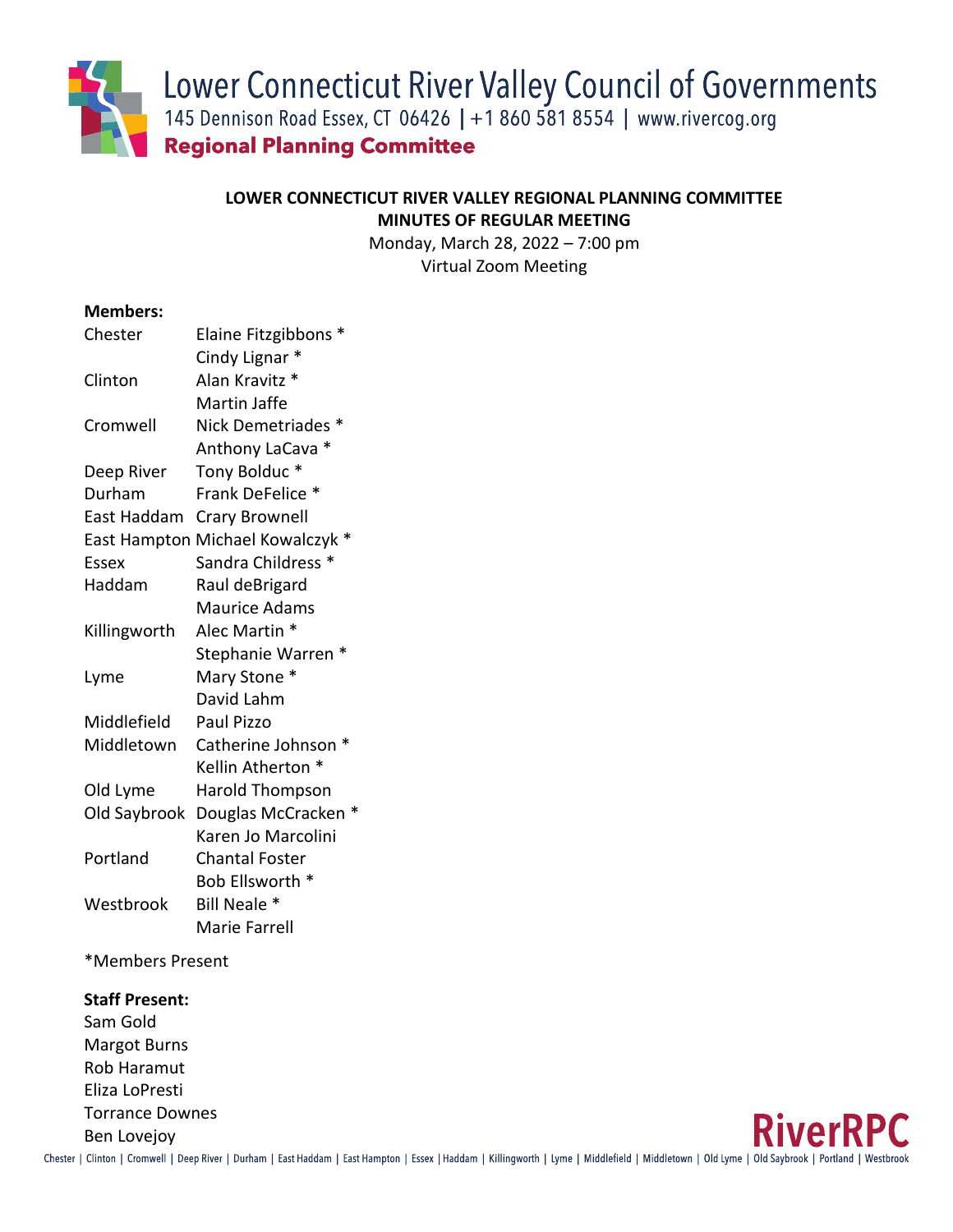Megan Jouflas Kevin Armstrong

#### **1. Call to Order**

Chairman DeFelice called the meeting to order at 7:02 pm. The meeting was conducted via Zoom.

- **2. Roll Call** Eliza LoPresti called the roll.
- **3. Seating of Alternates** –Sandra Childress (Essex) and Bob Ellsworth (Portland) were seated.

#### **4. Adoption of Agenda**

*Mr. Kravitz moved to adopt the agenda; second by Mr. Neale. Vote was unanimous in favor.*

#### **5. Public Comment** – None

#### **6. Approval of the Minutes of Past Meetings**

*Ms. Stone moved to approve the minutes of the February 28, 2022 meeting; second by Mr. Neale. Vote was unanimous in favor.*

#### **7. Referrals** – None

#### **8. Model Ordinance for Protection of Stone Walls**

A model ordinance was distributed prior to the meeting which incorporated comments from the last meeting.

Ms. Warren reported that Killingworth protects stone walls in open space of a subdivision. Ms. Stone stated that Lyme's First Selectman feels that a property owner should be allowed to do what they want with stones on their property. Mr. Bolduc noted that if a stone wall is on a property line, a neighbor would have to agree about removing it. If the stone wall is on a street, the property owner owns the entire stone wall. It was suggested that language about abutters concurring should be added. Mr. Neale stated that since that is already part of state law, he wants to avoid duplication in the wording of the ordinance. Ms. Stone asked if distinction should be made for properties lying within the historic district; Mr. Neale noted that that also may be duplicating efforts if that is already addressed elsewhere.

For next steps this will be issued to municipalities for use if they would like to adopt, or adapt it to work in their town. The ordinance will be re-sent to the RPC and the town planners who can forward to historic districts.

### **9. Bike/Ped Plan Comments**

Mr. Haramut reported that an updated draft is now on the website. This draft incorporates all comments received so far except those received the evening before from Ms. Johnson and those of the Westbrook P&Z.

#### **10. Updates**

2